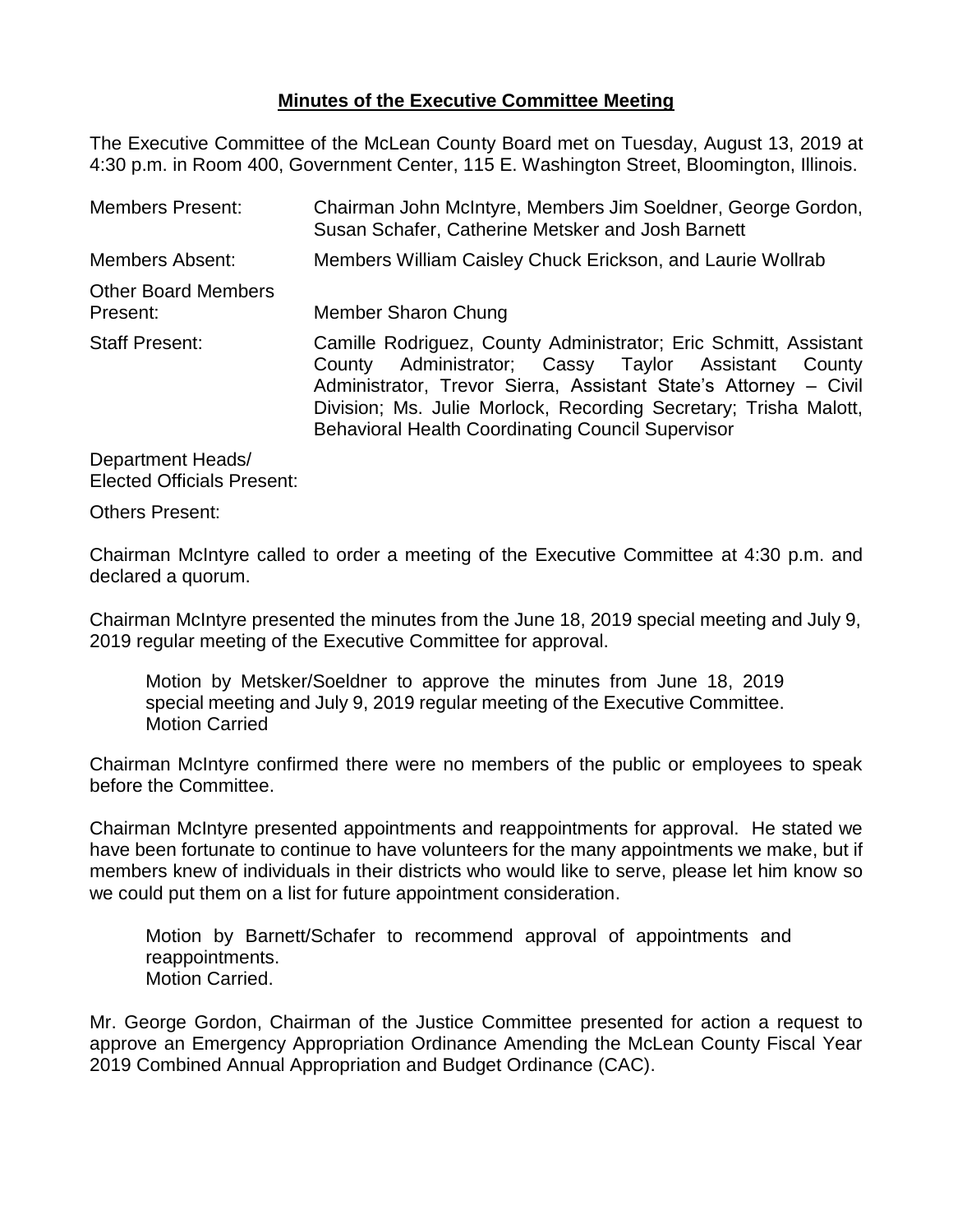Motion by Gordon/Metsker to recommend approval of Request approval of an Emergency Appropriation Ordinance Amending the McLean County Fiscal Year 2019 Combined Annual Appropriation and Budget Ordinance (CAC). Motion Carried.

Mr. Gordon indicated the Justice Committee had no further items for action today but would have one additional item for the Board next week. Chairman McIntyre asked if there were any questions, hearing none, he thanked him.

Mr. Jim Soeldner, Chairman of the Finance Committee indicated they had nothing for the Committee today, but would have items for the Board next week. Chairman McIntyre asked if there were any questions for Mr. Soeldner, hearing none he thanked him.

Ms. Susan Schafer, Chairman of the Health Committee indicated they had nothing for action today or for the board next week. Chairman McIntyre asked if there were any questions; hearing none, he thanked her.

Chairman McIntyre indicated Mr. Chuck Erickson, Chairman of the Land Use and Development Committee was not present nor was the Vice Chairman but as there was nothing on the agenda for action he would move on to the Transportation Committee.

Chairman McIntyre indicated Mr. William Caisley, Chairman of the Transportation Committee was not present nor was the Vice Chairman of that Committee and since there was nothing on the agenda for action today, he moved on to the Property Committee.

Mr. Josh Barnett, Vice Chairman of the Property Committee presented for action a request to approve an Emergency Appropriation Ordinance Amending the McLean County Fiscal Year 2019 Combined Annual Appropriation and Budget Ordinance (Facilities FF&E).

Motion by Barnett/Gordon to recommend approval of a request to approve of an Emergency Appropriation Ordinance Amending the McLean County Fiscal Year 2019 Combined Annual Appropriation and Budget Ordinance (Facilities FF&E). Motion Carried.

Mr. Barnett indicated they had nothing further for the Committee today. Chairman McIntyre asked if there were any questions; hearing none, he thanked him.

Ms. Camille Rodriguez, County Administrator presented for action a request to approve Staff of the McLean County Regional Planning Commission obtaining a county credit card. Ms. Metsker asked how the Regional Planning Commission would utilize a credit card. Ms. Rodriguez went over a few of the ways they would use a credit card. Ms. Anderson was invited forward by the Chairman for further explanation. Ms. Anderson indicated Regional Planning had a credit card before they were part of the County Budget, but now that Regional Planning reported to the County Board this would be a credit card she could monitor. Ms. Anderson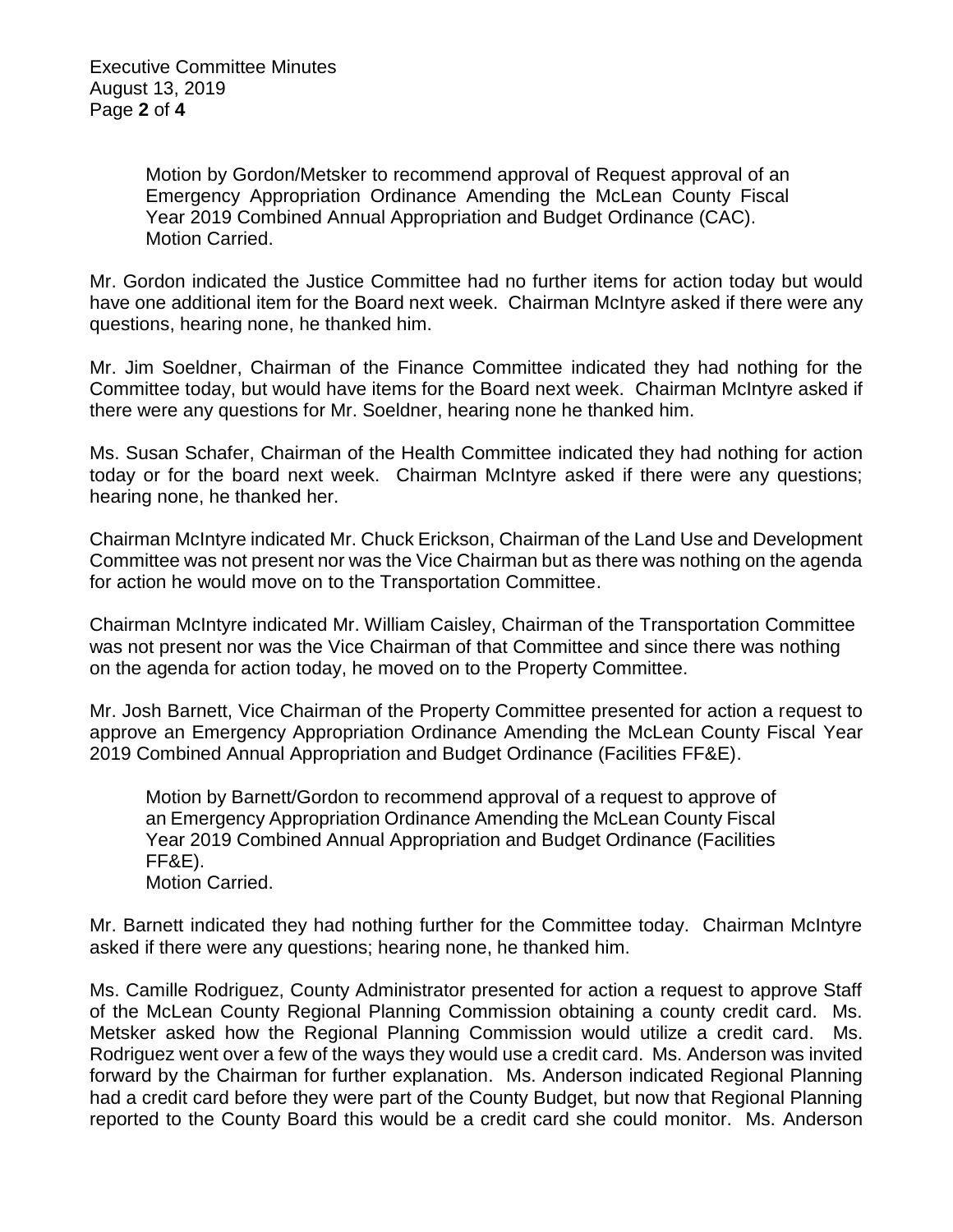Executive Committee Minutes August 13, 2019 Page **3** of **4**

indicated there is a regular charge for a software system used to report hours to the Illinois Department of Transportation so they can receive revenue. She confirmed that they would also use the card for conferences, or offices supplies that could not be purchased on account. Mr. McIntyre asked for further explanation regarding the transition of the Planning Commission to the County. Ms. Anderson explained they were first added to the audit in 2018 and then budget and invoice processing transitioned in 2019.

Motion by Schafer/Barnett to recommend approval for the Regional Planning Office to obtain a County credit card. Motion Carried.

Ms. Rodriguez stated the general employment activity report was in the packet and she would be happy to answer any questions.

Chairman McIntyre asked if there was any other business to come before the Committee. Mr. Soeldner indicated he attended the Illinois Association of County Board Members cannabis seminar where a lot of information was presented. He highlighted that Counties will be able to levy a tax, that the legislation would affect many county departments. Ms. Schafer asked if revenue that we could generate had been considered in the budget process. Mr. Schmitt indicated it had not at this point. Mr. Schmitt indicated the board would have to approve the levy and we would need to have some estimate on revenue that would be generated. Ms. Schafer asked if actions would come from the Finance Committee or Executive Committee. Mr. Schmitt indicated he would have to confirm whether it would come from Finance or Executive. Mr. Soeldner stated there had to be a resolution to the State to levy the tax. He said at the meeting they discussed having resolution to state two months before and many questioned whether Counties needed to get paperwork in now. Mr. Soeldner stated that the presenters did not have an answer. He said he felt we would want to be prepared with a resolution. Mr. Sierra said they felt a trailer bill would describe levy process. He also said that the County could apply a sales tax that would apply all across the County and not just in nonincorporated areas. Mr. McIntyre asked him to confirm that tax would be included in Bloomington and Normal. Mr. Sierra confirmed. Mr. Soeldner stated if the County opted out it would only be opting out of the unincorporated areas. Mr. McIntyre indicated we would be incurring expenses. Mr. Gordon stated this might actually cost us more than the revenue we bring in.

Mr. McIntyre also indicate he and Staff had met with State Farm regarding the old State Farm building. He said they indicated the County did not have any need or see possibilities for us to be involved with purchase of the State Farm building. Mr. McIntyre indicated we are still in a lease with PBC on this building. He stated that unless he heard differently from other members we would remain neutral on this matter. Ms. Rodriguez concurred with Mr. McIntyre. She said that even though we have some new Behavioral Health programs, the size of the building is not congruent to our needs.